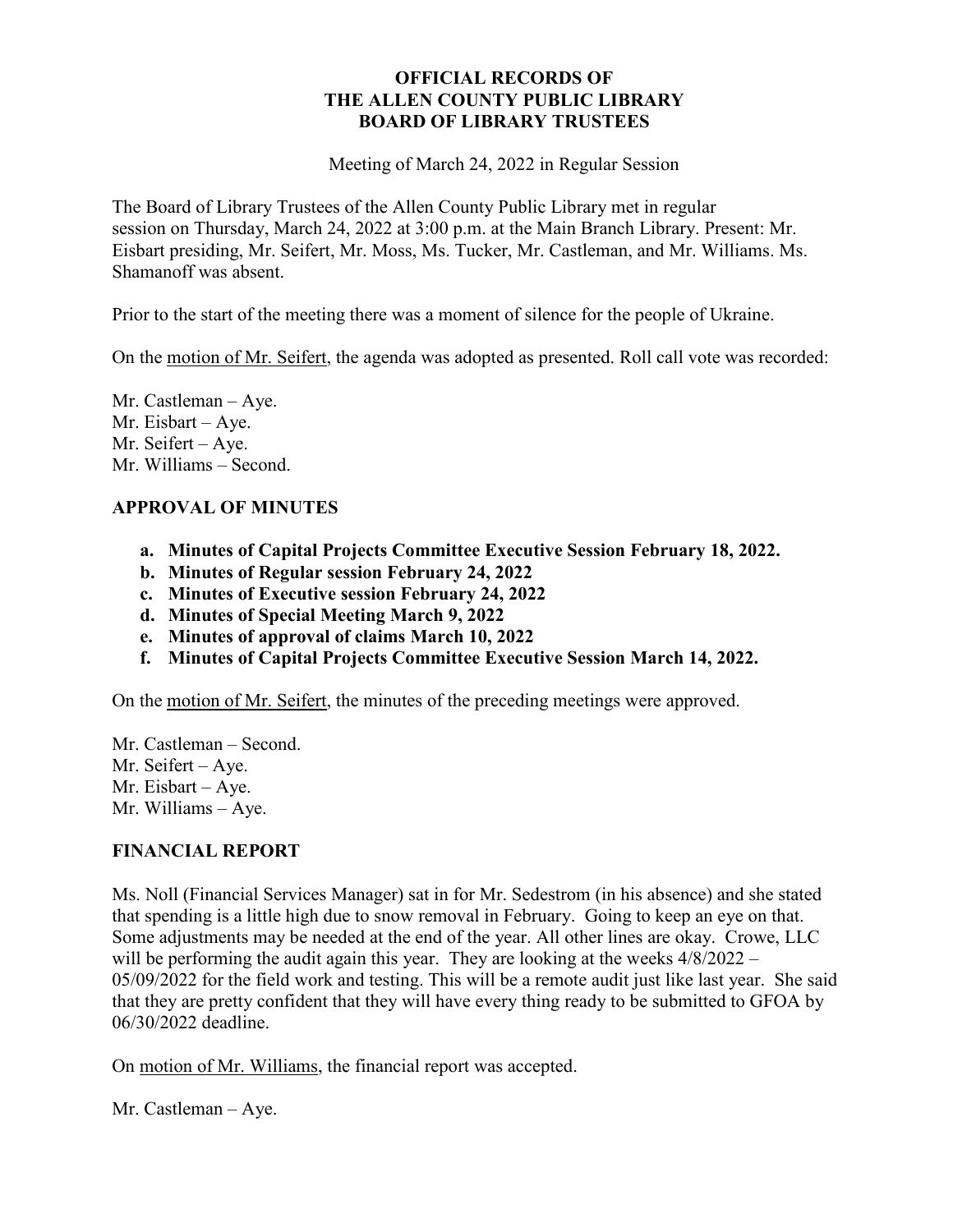Ms. Tucker– Aye. Mr. Moss – Aye. Mr. Seifert – Second. Mr. Eisbart –Aye. Mr. Williams – Aye.

#### **APPROVAL OF CLAIMS**

Ms. Noll said that there are claims a little over \$721,000.00. The big-ticket items on that list are CMM corporation (\$119,000.00), the bulk of that is the Rolland Center, and the Great Hall lighting. Also \$100,000.00 of that is for Overdrive for eBooks and Audiobooks.

On motion of Ms. Tucker, the claims were accepted.

Mr. Castleman – Second. Ms. Tucker – Aye. Mr. Seifert – Aye. Mr. Eisbart – Aye. Mr. Williams – Aye. Mr. Moss – Aye.

**Wires**

|                                        |                                                 |                                                    |                                            |                                      | <b>Wires Subtotal:</b>     | $rac{S}{S}$             |              |
|----------------------------------------|-------------------------------------------------|----------------------------------------------------|--------------------------------------------|--------------------------------------|----------------------------|-------------------------|--------------|
| <b>EFT</b>                             | 03/04/22                                        |                                                    | PERF Contributions PR #5                   |                                      |                            | \$                      | 58,603.56    |
|                                        | 02/28/22                                        | Medical claims from Pro-Claims Plus for 03/02/2022 |                                            |                                      |                            | $\overline{\mathbb{S}}$ | 81,580.58    |
|                                        |                                                 |                                                    |                                            |                                      | <b>EFT Subtotal:</b>       | \$                      | 140,184.14   |
| <b>Payroll</b>                         |                                                 |                                                    |                                            |                                      |                            |                         |              |
|                                        | 03/04/22                                        |                                                    |                                            | gross \$497,767.23                   |                            | net                     | 355,286.23   |
|                                        |                                                 |                                                    | Payroll Taxes                              |                                      |                            | \$                      | 130,459.43   |
|                                        |                                                 |                                                    |                                            |                                      | <b>Payroll Subtotal:</b>   | \$                      | 485,745.66   |
| <b>Accounts Payable Check Batches:</b> |                                                 |                                                    | (See "Check Register" for detail of total) |                                      |                            |                         |              |
| Star Bank general                      |                                                 | 03/04/22                                           | #239780 - #239788                          |                                      |                            | \$                      | 49,779.79    |
| operating accounts                     |                                                 | 03/10/22                                           | #239789 - #239944                          |                                      |                            | \$                      | 733,603.26   |
|                                        |                                                 | 03/10/22                                           |                                            | AP EFT #03102022-001 - #03102022-007 |                            | \$                      | 348.99       |
| Less VOIDS:                            |                                                 |                                                    | #239464                                    |                                      |                            | \$                      | (12.00)      |
|                                        |                                                 |                                                    |                                            |                                      | <b>Star Bank Subtotal:</b> | S                       | 783,720.04   |
|                                        | <b>Accounts Payable Check Batches Subtotal:</b> |                                                    |                                            |                                      | \$.                        | 783,720.04              |              |
|                                        |                                                 |                                                    |                                            |                                      | <b>Grand Total:</b>        |                         | 1,409,649.84 |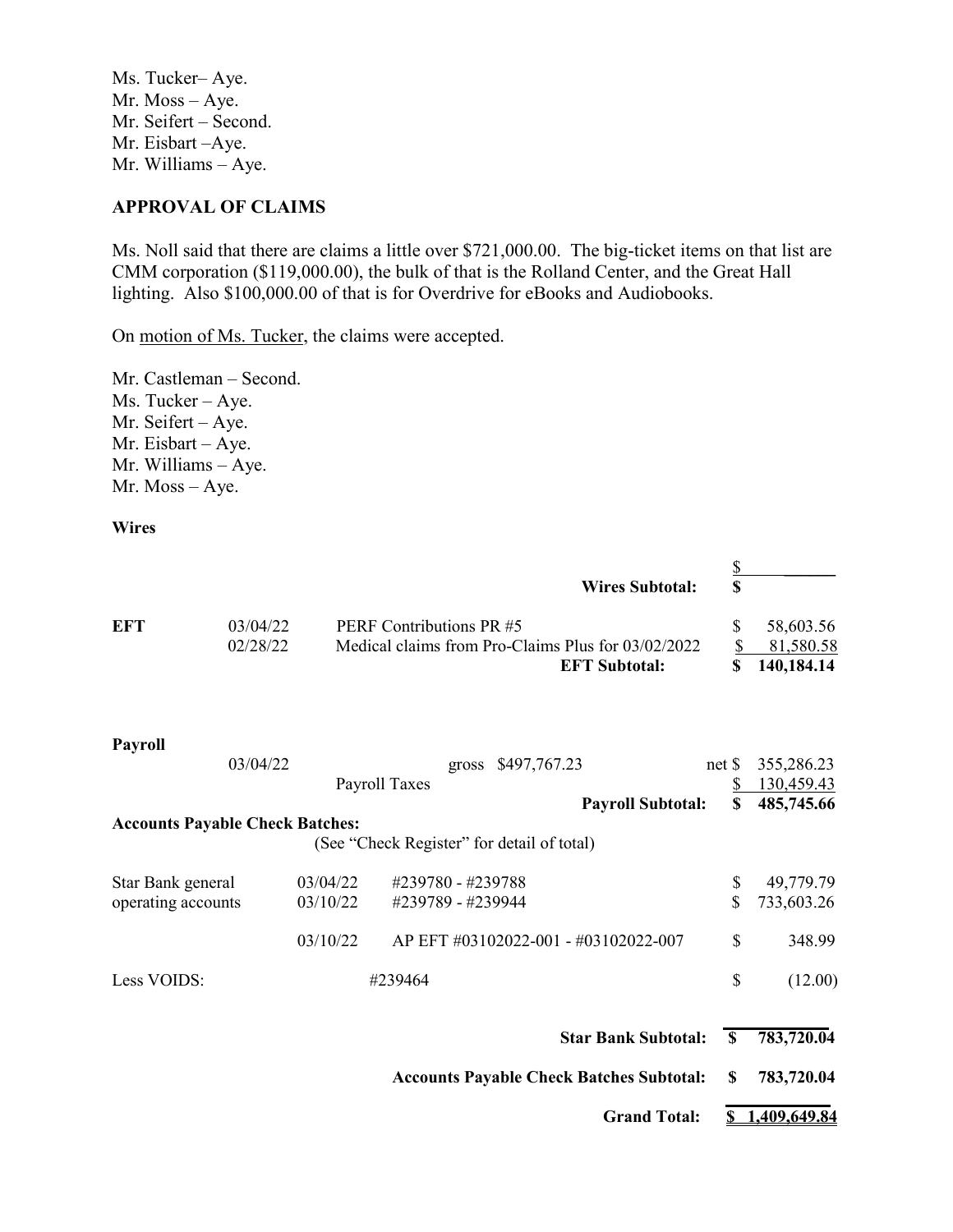## **COMMITTEE REPORTS**

a. Capital Projects:

Mr. Seifert reported that there was a special meeting on March 9, 2022 which was a review public feedback concerning the FMP. The consultants will present their final report at a special board meeting on April 7, 2022. Public comments about the plan can still be submitted.

## **Staff Presentation – Rebecca Wolfe, Dupont Branch Manager "Outreach to Adults with Disabilities"**

Ms. Wolfe gave a presentation on her outreach services targeted toward adults with IDD (Intellectual Developmental Disabilities) and the programs offered through ACPL. Allen County is home for nearly 14,000 people with intellectual disabilities. ACPL has partnerships with LIFE Adult Day Academy (LADA), Benchmark, Easter Seals Arc, Gigi's Playhouse, Camp Red Cedar, Maple Seed Farms, and Northrop and South Side High Schools.

## **Recommendation to Enter Contract for Wireless Services**

The IT Department represented by Kevin Wells, Tim Corey, and Tom Manning presented a recommendation to enter into a contract for wireless service with NSI base. They believe that NSI which uses Meraki access points (40% more) would be the best to replace the current wireless system that is 6 years old. It will increase the number of access points to give better coverage in our facilities. This is an eRate eligible project with up to an 85% discount. A letter of intent has been signed contingent on Board approval, eRate approval and a purchase request.

On motion of Ms. Tucker, the recommendation to Enter into a Contract for Wireless Services with NSI base was approved.

Mr. Castleman – Aye. Ms. Tucker – Aye. Mr. Seifert – Aye. Mr. Eisbart – Aye. Mr. Williams – Aye. Mr. Moss – Second.

# **Adjustment of Subscription Card Cost (Schedule of Fines and Fees)**

Ms. Baier said that there is a subscription card that is sold to non-residents of Allen County. Per the State Library the cost needs to be raised from \$85.00 to \$87.00 annually due to an increase in our operating expenses per capita. Currently, we have 337 subscription card members.

On motion of Mr. Castleman, the Adjustment of Subscription Card Cost was approved.

Mr. Castleman – Aye. Ms. Tucker – Second. Mr. Seifert – Aye.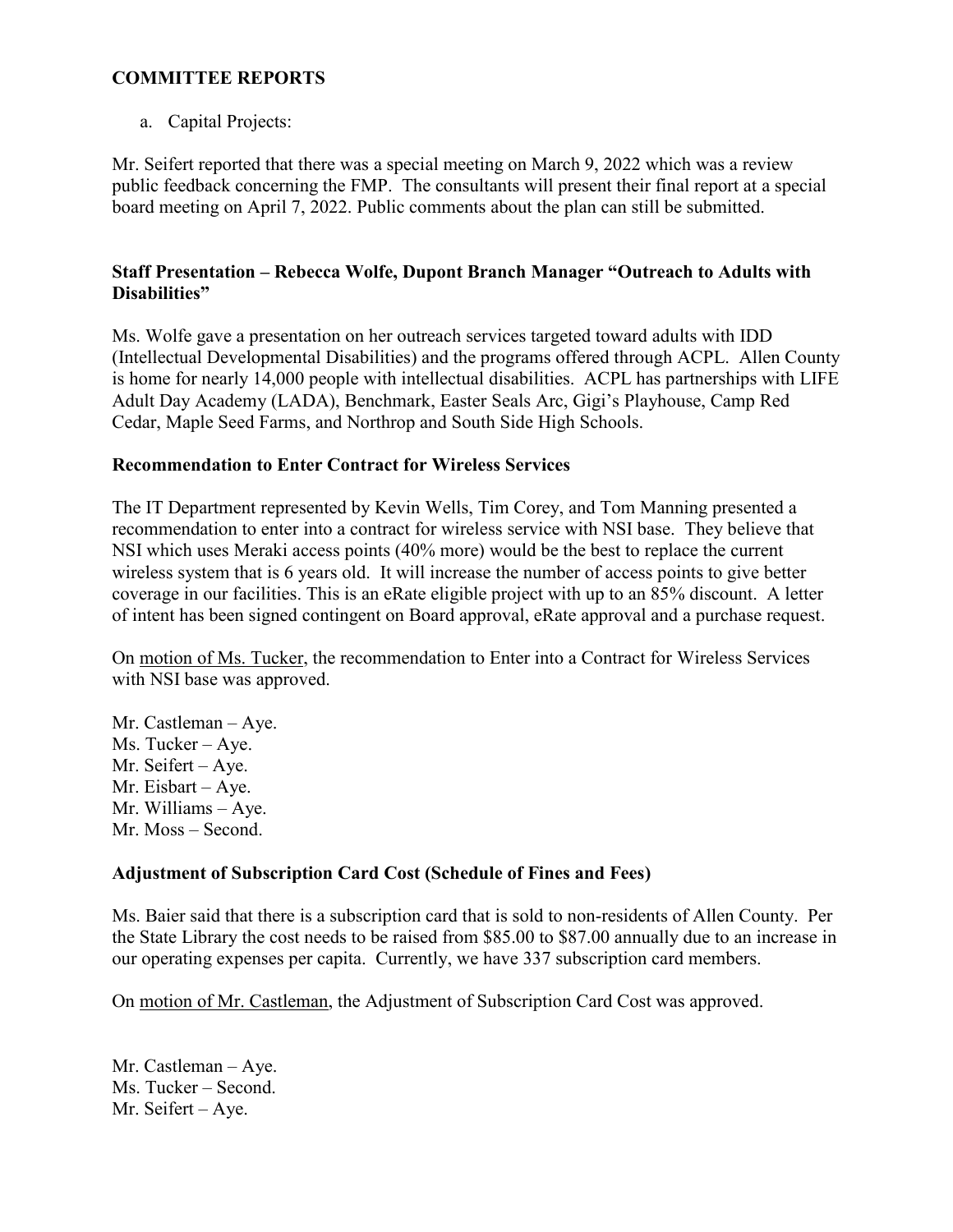Mr. Eisbart – Aye. Mr. Williams – Aye. Mr. Moss – Aye.

### **Proposal to Rename Human Resource Staff Position (Adjustment to Staffing Table)**

Ms. Bane introduced the new Employee Experience Coordinator, Mayra Pressley, and she is very happy to have her on board. Also, Alex McQuade, one of the HR specialists is retiring at the end of the month after 16 years of service. The role consists of a number of generalist duties. With position becoming vacant, this is an opportunity to look at and re-evaluate the position. Ms. Bane would like to adjust the position to a HR Generalist, and change the other position to Senior Lead HR Specialist.

On motion of Mr. Moss, the Proposal to Rename Human Resource Staff Position was approved.

Mr. Castleman – Aye. Ms. Tucker – Nay. Mr. Seifert – Aye. Mr. Eisbart – Aye. Mr. Williams – Second. Mr. Moss – Aye.

### **Executive Director's Report**

Ms. Baier said that some of the ACPL librarians are currently in Portland, OR at the PLA (Public Library Association) Conference. Ms. Baier reported that Kevin Wells has accepted the promotion to IT Manager. Lisa Worrell, the Pontiac Branch Manager, is resigning to spend more time with her family, and Deborah Meserve has been promoted to the position. She comes from the Georgetown branch where she was the Assistant Manager for five years. Mindy Patterson from the Grabill branch has accepted a position as the Director of Kendallville Library. Over 70 applications were received for the Director of Community Partnerships and Programs, and those were narrowed down to three. Those interviews are currently taking place, and we hope to have an update next month. The City of Fort Wayne reached out to us to partner in support of the ERA (Emergency Rental Assistance) Program. City workers have office hours in several branches to assist patrons who were impacted by the pandemic and fell behind on their rent. The Aboite branch was recently closed for a couple of days due to an underground leak. Thanks to Maintenance Manager Jake Ullom and his team for the repair work. Ms. Baier read a statement from a Shawnee branch patron who was very grateful about going fine free for minors.

### **NEW BUSINESS**

No new business.

### **PUBLIC COMMENT**

No public comments to be addressed during the board meeting were received via trustees $@a$ cpl.info or sign in sheet.

### **ADJOURNMENT**